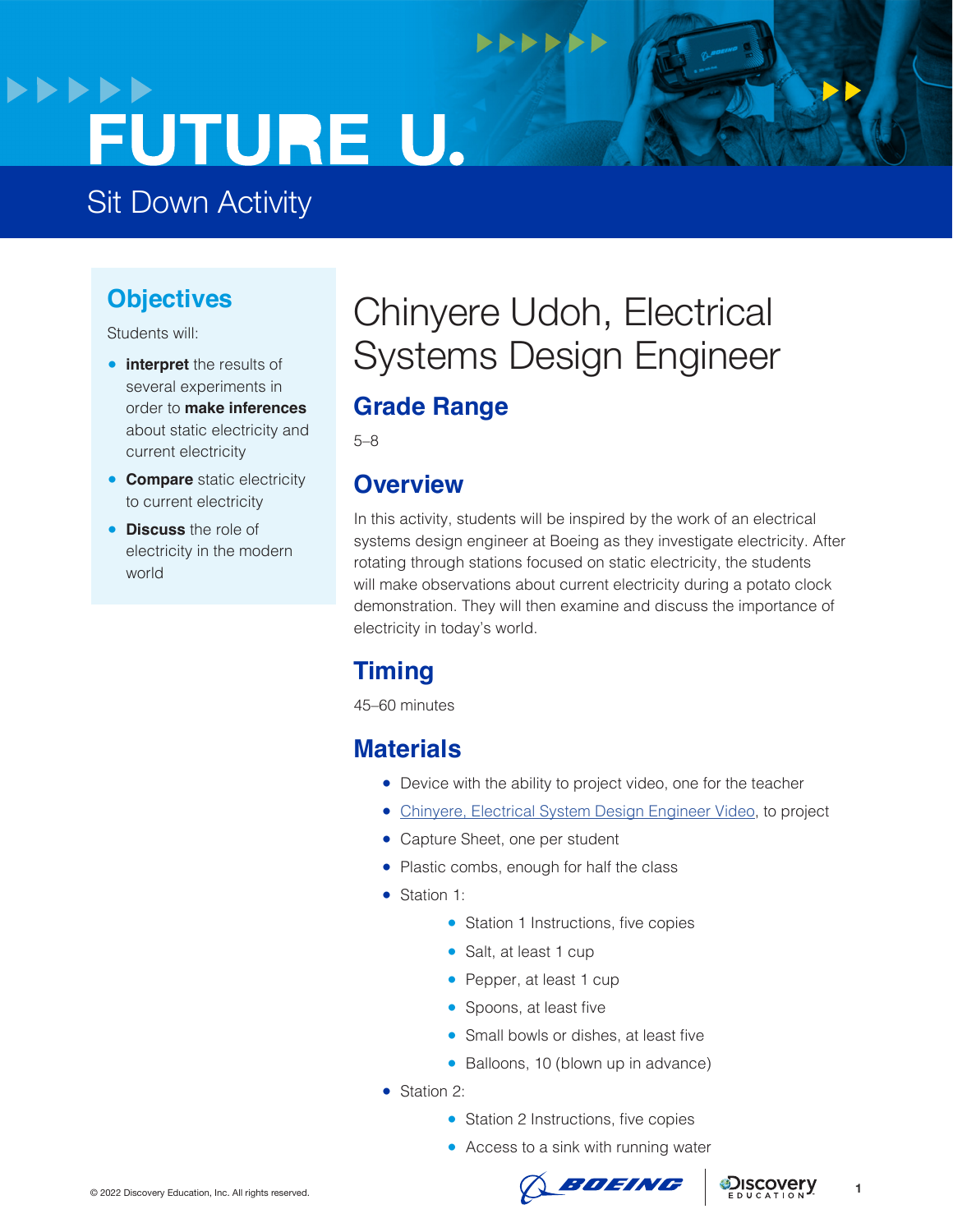# FUTURE U.

- Station 3:
	- Station 3 Instructions, five copies
	- Plastic sheets, five ([these,](https://www.amazon.com/IVARSOYA-Alternative-Projects-Shatterproof-Replacement/dp/B08SGGLV48/ref=sr_1_6?keywords=plastic+sheet&qid=1636472331&sr=8-6) for example)
	- Bubble solution or soapy water, one pitcher
	- Straws, one per student
- Materials for potato clock demonstration:
	- Large russet potatoes, two
	- Knife, one
	- Pieces of copper wire, three
	- Galvanized nails, two
	- Alligator clips, four
	- One small digital clock that takes a 1 volt circular battery

### **Procedure**

- **1. Warm-Up:** Show the [Chinyere, Electrical System Design Engineer Video](https://www.boeingfutureu.com/virtual-experiences/STEM-career-videos/chinyere-electrical); then do the following:
	- Encourage students to summarize what they learned about Chinyere Udoh's career. Be sure students understand that electrical systems design engineers keep our world running in an infinite number of ways. In their careers, they use their knowledge of electricity and electrical systems to power all kinds of infrastructure.
	- Challenge students to consider: What do you already know about electricity? Set a timer to two minutes and create a list on the board as students share.
- **2.** Tell students that today they will be investigating some of the principles of electricity.
- **3.** Divide students into pairs and prepare them for the activity by performing the following:
	- Distribute a Capture Sheet to each student and a plastic comb to each pair.
	- Read the Capture Sheet's "All About Atoms" square together and explain that students will complete this square before beginning the other stations.
	- Show the class where they can find the three stations around the classroom and assign each pair a starting point.
	- Explain that pairs will have 15–20 minutes to make their way through the stations and complete their Capture Sheets before they come back together to discuss what they have learned.
- **4.** As students complete their stations, move among the stations, answering questions as needed. Every five minutes, encourage students to rotate to the next station.
- **5.** Bring the class back together and discuss the observations and conclusions that they made at each station. Points to present and discuss include the following:
	- All three stations dealt with static electricity, which can occur when you rub one object against another.
	- When you rub one object (such as a balloon or comb) over something else (such as your hair), it "steals" electrons. This means the object now has more electrons than protons.

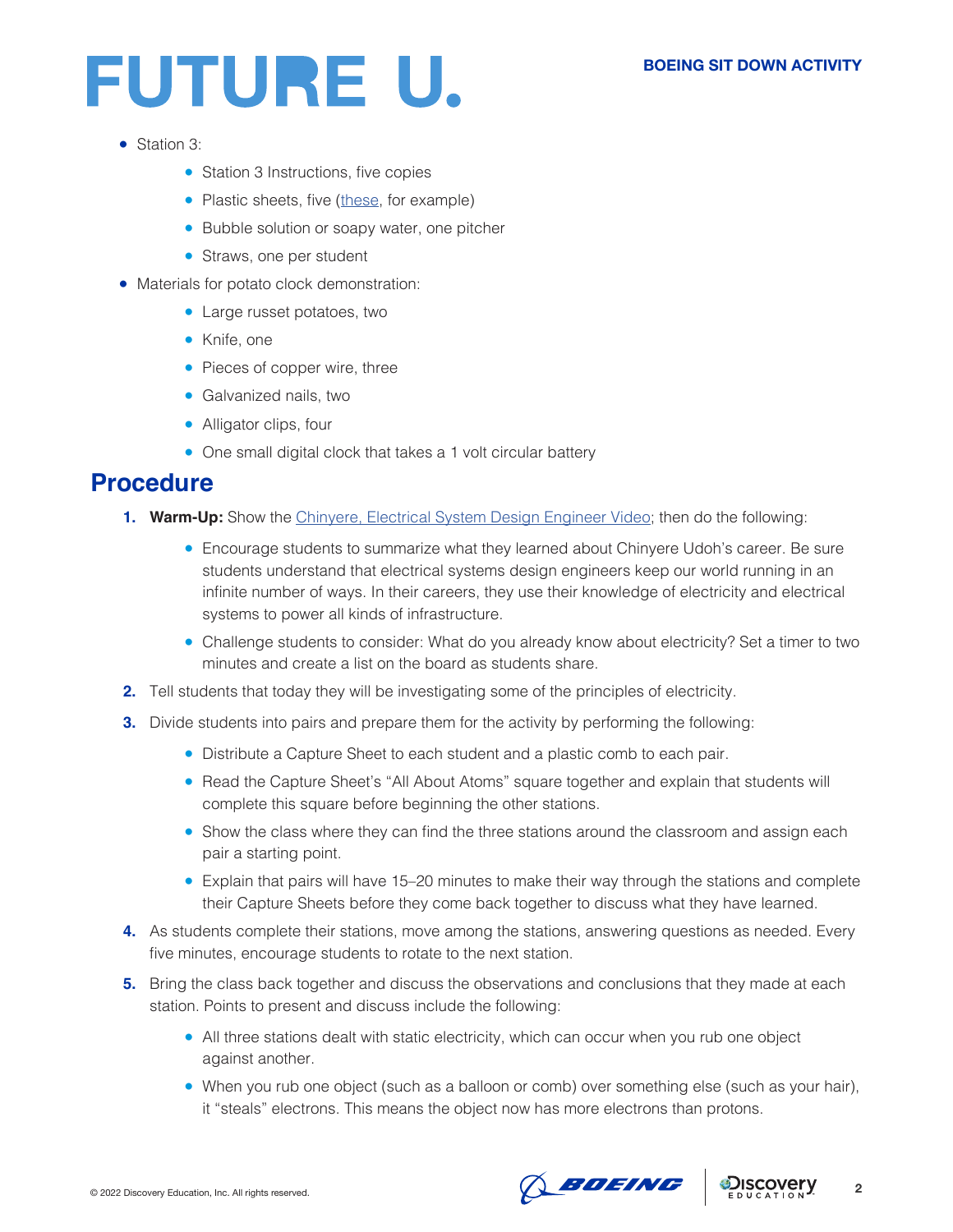# FUTURE U.

- As these electrons build up, the object becomes negatively charged and static electricity is created on the object's surface. It is called static electricity because it is non-moving.
- The object's negative charge means it is extra-attracted to other objects that are *not* negatively charged and extra-repelled from other objects that *are* negatively charged.
- Scientists are constantly looking into new uses for this "simple" type of electricity, including how to purify water, how to eliminate pollution from air, and how it could be used to power the world.
- **6.** Gather the materials for the potato clock demonstration and explain that you are going to demonstrate another example of electricity. As you do, encourage students to consider how this demonstration compares to the stations they just completed.
- **7.** Invite student volunteers to help you perform the following:
	- Use the knife to cut a small slit in one end of each potato.
	- Insert a copper wire into each of the slits.
	- Insert one galvanized nail into each potato on the end opposite the wire. Explain that these nails are coated in zinc.
	- Remove the battery from the clock and leave the battery compartment open.
	- Use alligator clips to connect the copper wire from one potato to the positive end of the clock battery compartment.
	- Use alligator clips to connect the third (unused) copper wire to the nail in the second potato. Then use another set of alligator clips to connect this copper wire to the negative side of the clock battery compartment.
	- Use the last set of alligator clips to connect the nail on the first potato to the copper wire on the second potato.
- **8.** Once the clock is powered, ask: Is this an example of static electricity? Why or why not?
	- Guide students in understanding that this is **not** static electricity because the electrons are not standing still. It is *current* electricity because the electrons moved, flowing from place to place, and eventually powering the clock. By creating a circuit, you provided a path for the electrons. Electrical energy flows around this circuit.
	- *You may further explain:* Zinc and copper are both metals. Zinc's charge is slightly more positive than copper. For this reason, it likes to give its electrons to copper. The water and salt in the potato makes it serve as an electrolyte, which means electricity can pass through it. By providing an electrolyte and a path (the wires), a circuit is formed that gets the power to the light bulb.
- **9. Wrap-Up:** Explain that students just investigated *some* of the principals of electricity. Chinyere Udoh's job uses these principals of electricity, among others, to design electrical systems.
	- Encourage the class to discuss the following questions:
		- How have humans' knowledge and understanding of electricity shaped the world?
		- What opportunities exist for the future of electricity? How may it continue to change the world?





**3**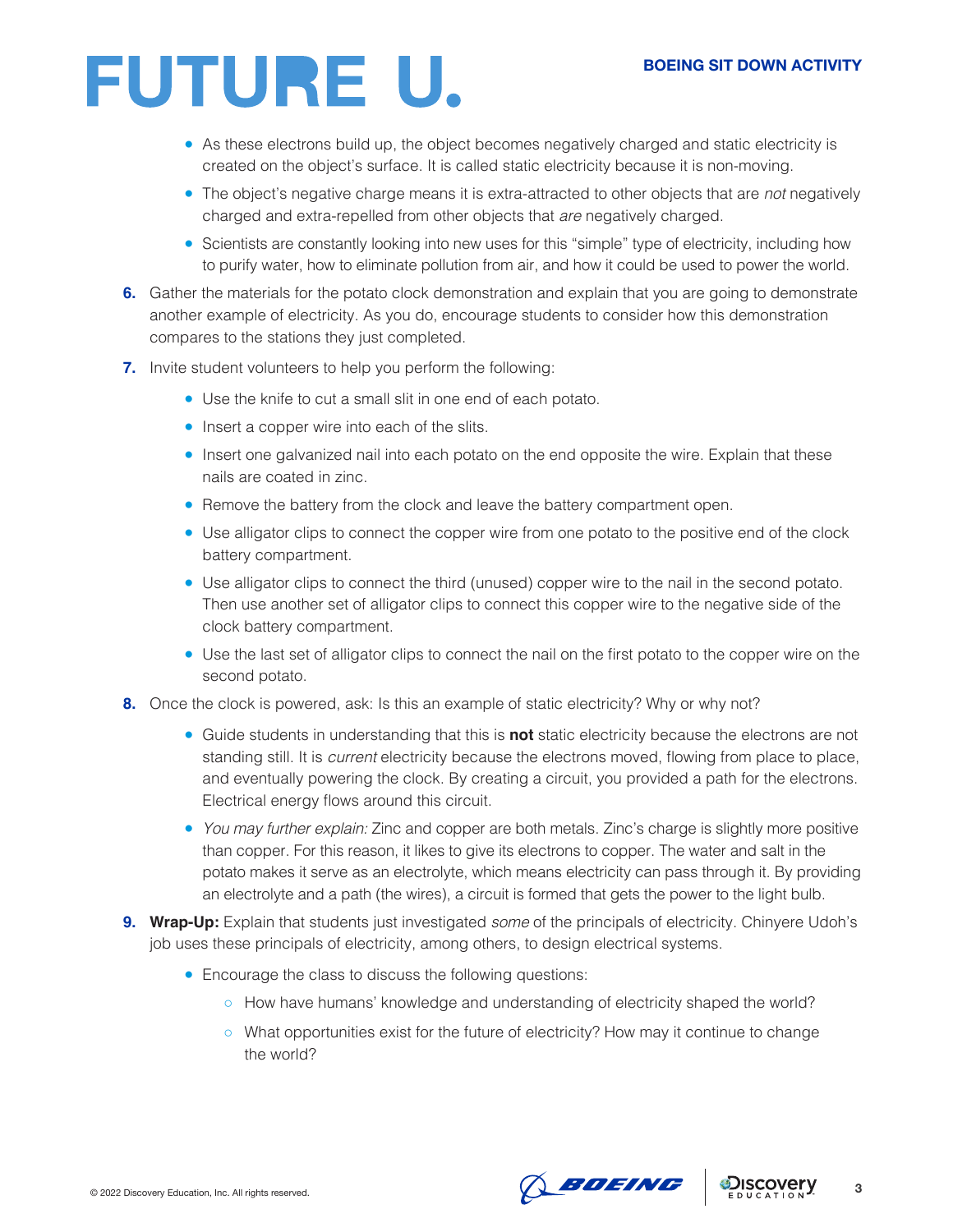# FUTURE U.

### **National School Standards**

#### **Next Generation Science Standards**

MS-PS2-3 Motion and Stability: Forces and Interactions

- MS-PS2-3: Ask questions about data to determine the factors that affect the strength of electric and magnetic forces.
- Disciplinary Core Idea:
	- PS2.B: Types of Interactions: Electric and magnetic (electromagnetic) forces can be attractive or repulsive, and their sizes depend on the magnitudes of the charges, currents, or magnetic strengths involved and on the distances between the interacting objects.



**4**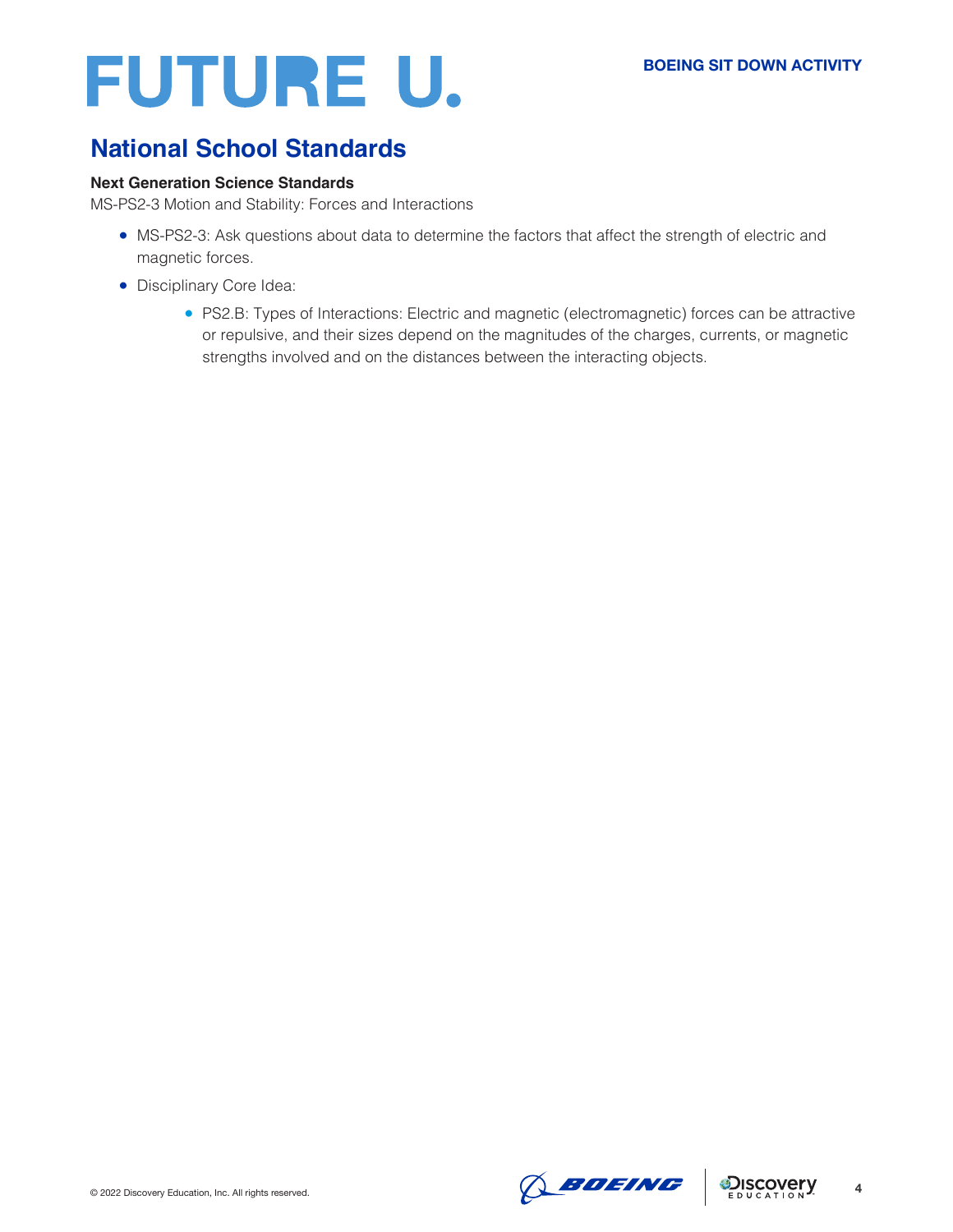### **Capture Sheet**

| <b>All About Atoms</b><br>All objects are made up of atoms.<br>Inside an atom are protons, electrons,<br>and neutrons. Protons have a positive<br>charge, electrons have a negative<br>charge, and neutrons are neutral. | <b>Station 1</b><br>Observations: |
|--------------------------------------------------------------------------------------------------------------------------------------------------------------------------------------------------------------------------|-----------------------------------|
| Opposite charges attract each other.<br>Like charges repel each other. Normally,<br>an object has a neutral charge because<br>it is made up of balanced positive and<br>negative charges.                                | Why do you think this happened?   |
| <b>Your job:</b> Draw an image or cartoon<br>below to help you remember what is<br>described above.                                                                                                                      |                                   |
| <b>Station 2</b><br>Observations:                                                                                                                                                                                        | <b>Station 3</b><br>Observations: |
| Why do you think this happened?                                                                                                                                                                                          | Why do you think this happened?   |

## **FUTURE U.**